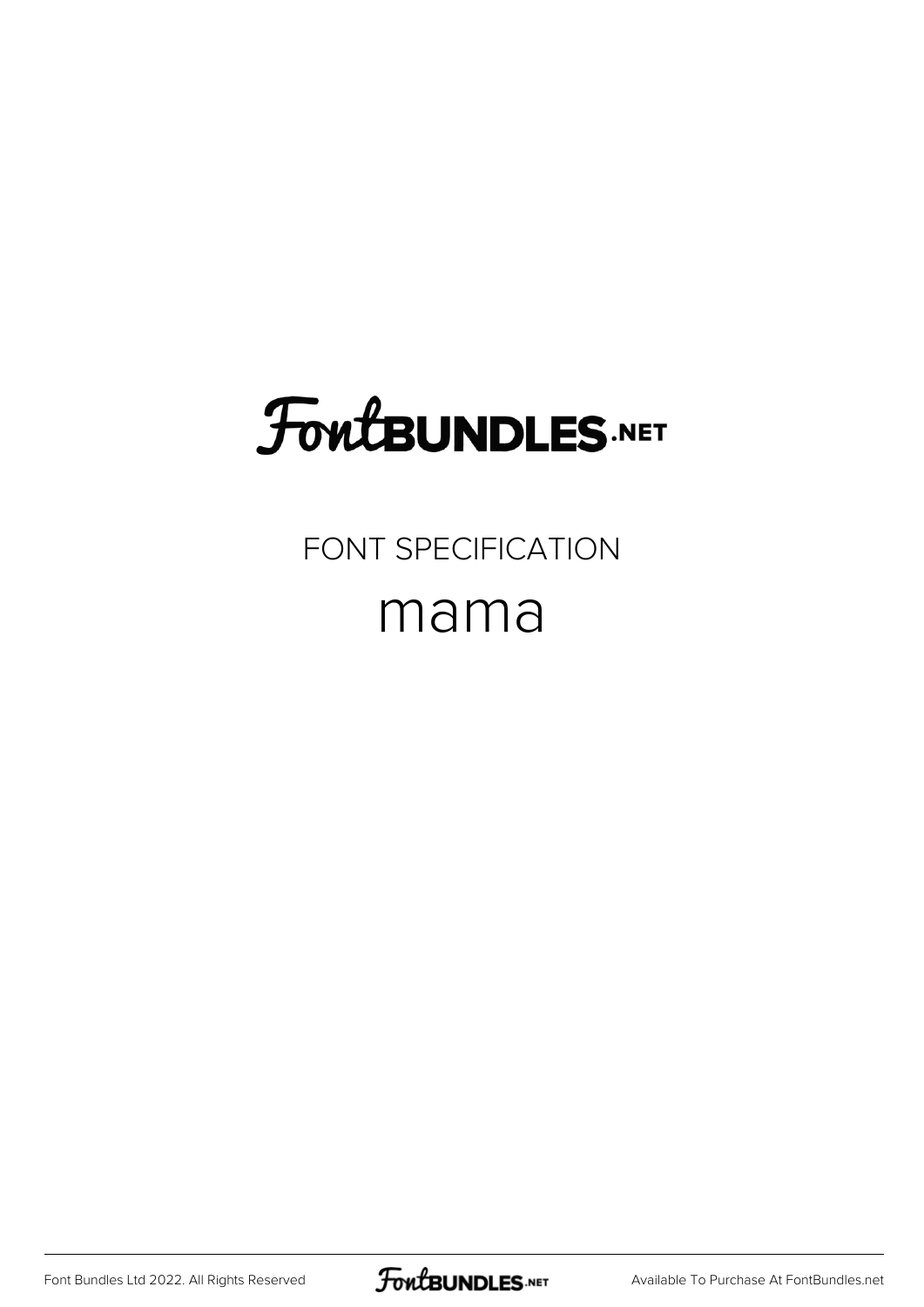#### mama - Regular

**Uppercase Characters** 

ABCDE7GHI JKLMIOPO RS TUVWXUZ

Lowercase Characters

a b c de f g hi j k l mn o p g  $8554v$  v v  $42$ 

**Numbers** 

### 0123456789

Punctuation and Symbols

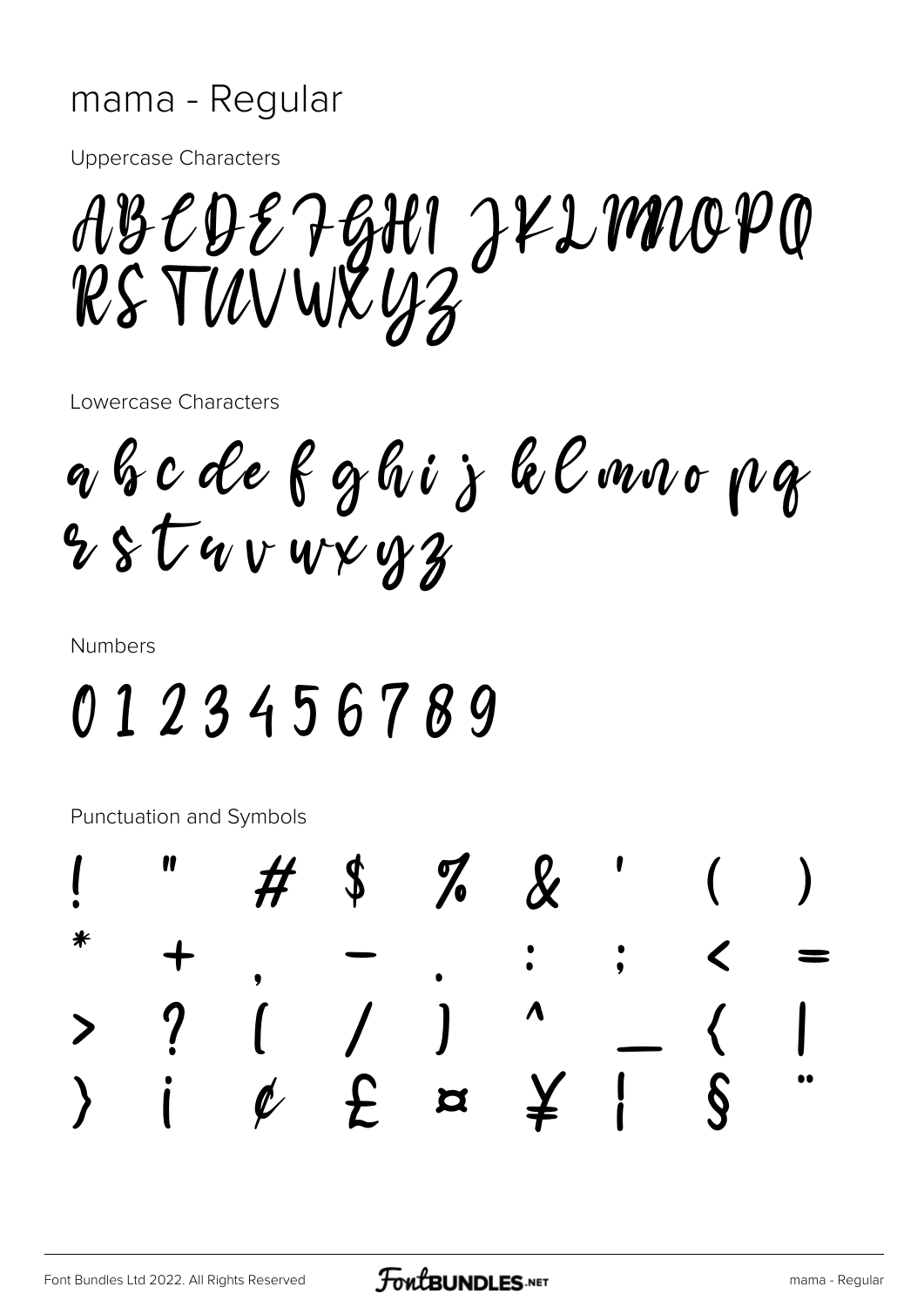

All Other Glyphs

Á Â Ã Ä Ä Å Æ Ç  $\hat{\mathbf{z}}$  $\hat{\mathcal{A}}$  $\hat{z}$   $\hat{z}$   $\hat{z}$  $\hat{1}$   $\hat{1}$  $\hat{\mathbf{z}}$  $\ddot{\int}$  $\tilde{\mathbb{N}}$  $\bigoplus$  $\dot{U}$   $\dot{U}$  $\hat{\theta}$   $\tilde{\theta}$   $\ddot{\theta}$   $\times$  $\phi$  $\hat{\bm{\beta}}$  $\phi$ Û Ü Ý P B  $\grave{\textbf{q}}$  $\boldsymbol{\acute{\alpha}}$  $\bm{\hat{q}}_{\ell}$  $\tilde{\bm{q}}$ æçè é  $\hat{\mathbf{e}}$  $\ddot{\mathcal{E}}$  $\ddot{\bm{q}}$  $\mathring{\bm q}_l$  $\boldsymbol{\dot{\nu}}$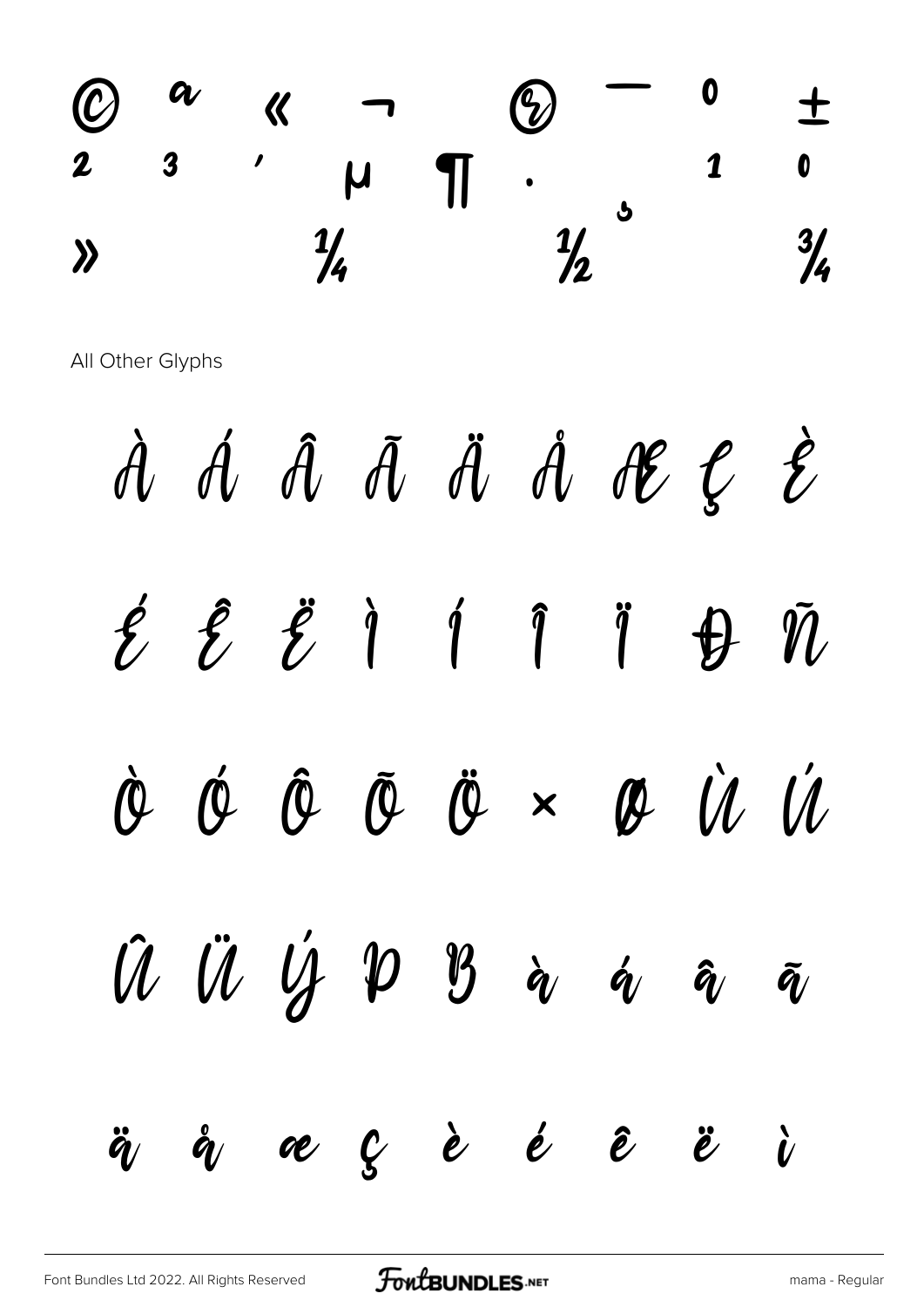

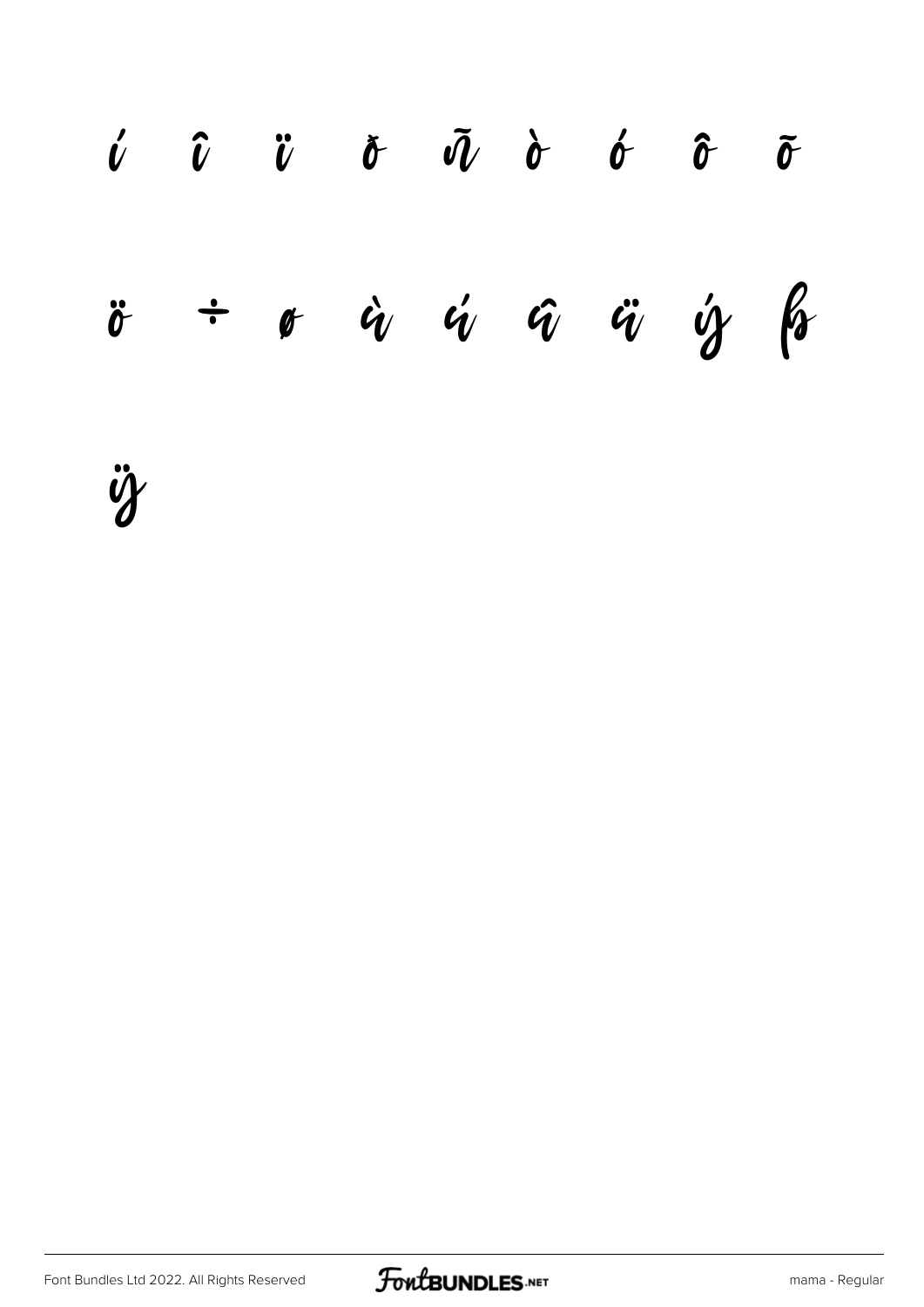#### mama - Regular

**Uppercase Characters** 

ABCDE7GHIJKLMNO<br>PQRSTUVWXYZ

Lowercase Characters

abcdefghijklmnopgrst uvwxyz

**Numbers** 

## 0123456789

Punctuation and Symbols

#\$%&'( . . . . . = > ? ( / )<br>( | ) |  $\ell$  £  $\approx$   $\frac{2}{7}$  |  $\sqrt{$  $\boldsymbol{3}$ G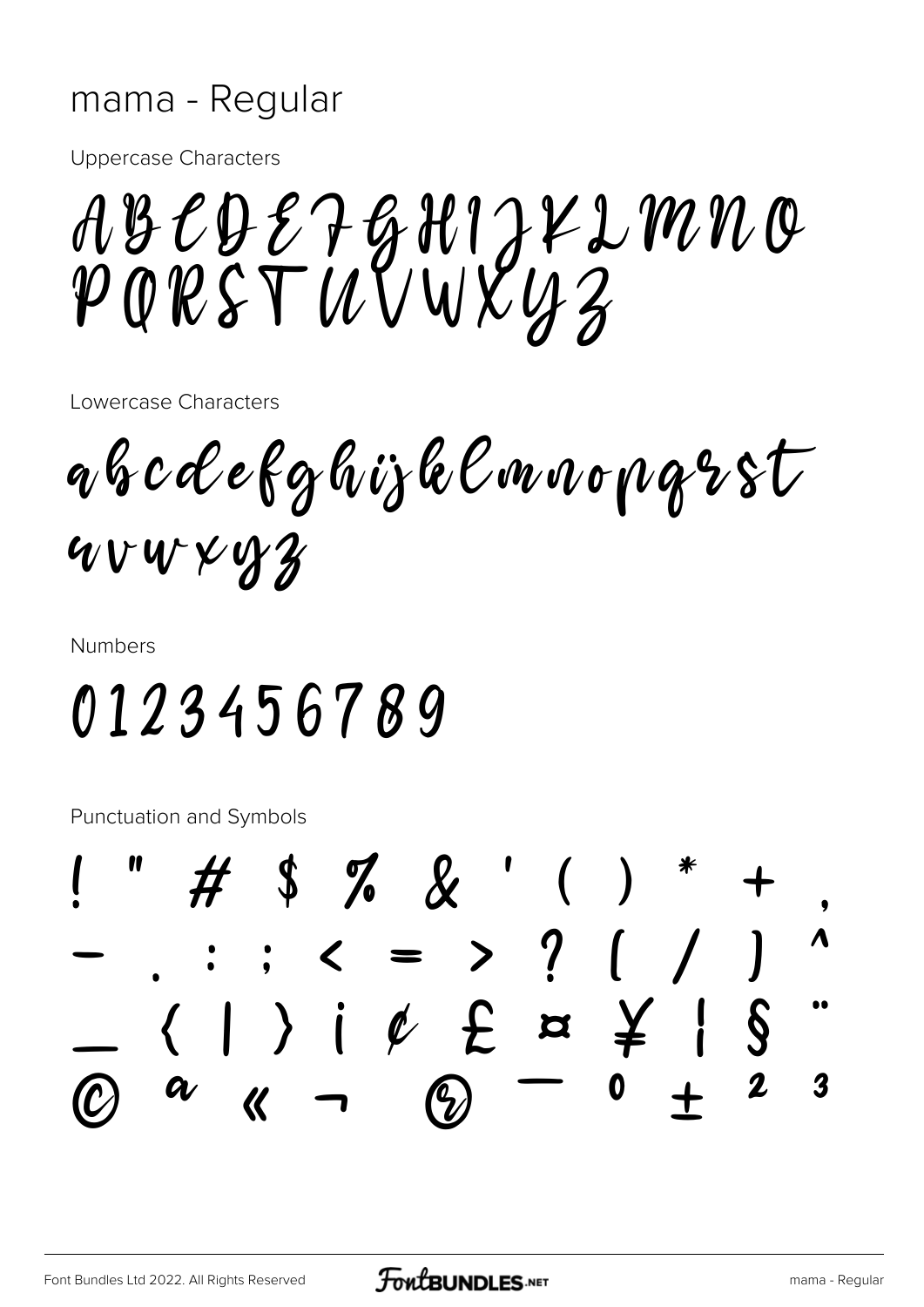#### 1 0  $\frac{1}{4}$   $\frac{1}{2}$   $\frac{3}{4}$  $\P$  .  $\mathcal{L}_{\mathcal{L}}$  $\mu$ All Other Glyphs À Á Â Ã Ä Ä Å Æ Ç  $\hat{\mathcal{E}}$  $\hat{1}$  $\acute{z}$   $\acute{z}$   $\acute{l}$   $\acute{l}$  $\bigoplus$  $\tilde{\mathcal{U}}$  $\ddot{\int}$

 $\mathscr{U}$  $\hat{\bm{\rho}}$  $\boldsymbol{\phi}$  $\hat{\theta}$   $\tilde{\theta}$   $\ddot{\theta}$   $\times$   $\theta$   $\dot{\theta}$ 

 $\hat{U} \ \hat{U} \ \hat{U} \ \hat{Y} \ \hat{Y} \ \hat{y} \ \hat{a} \ \hat{a}$  $\tilde{\bm{q}}$ æ ç è é ê  $\mathring{\bm q}_l$  $\dot{v}$  $\ddot{\bm{q}}$  $\ddot{\mathcal{E}}$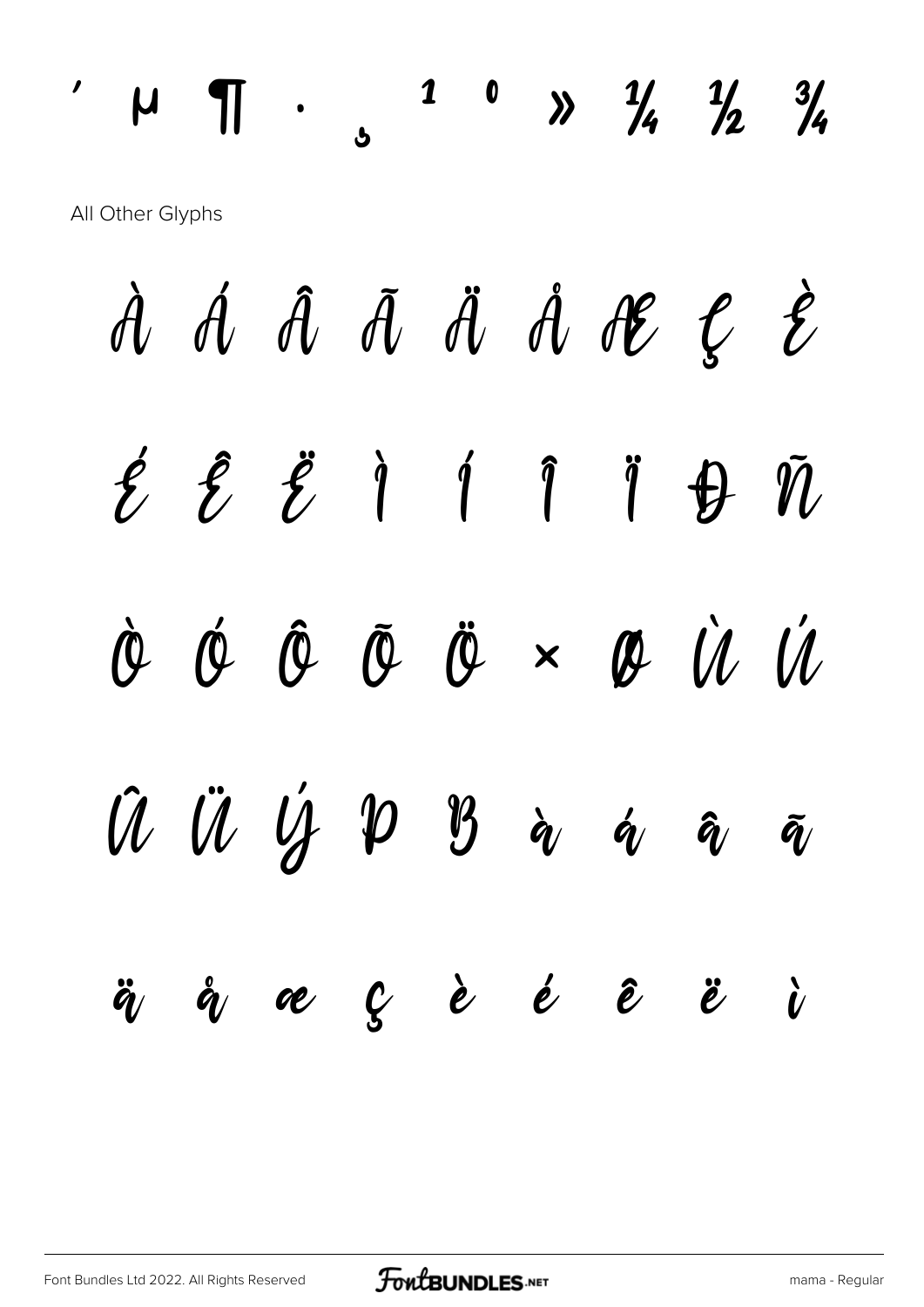